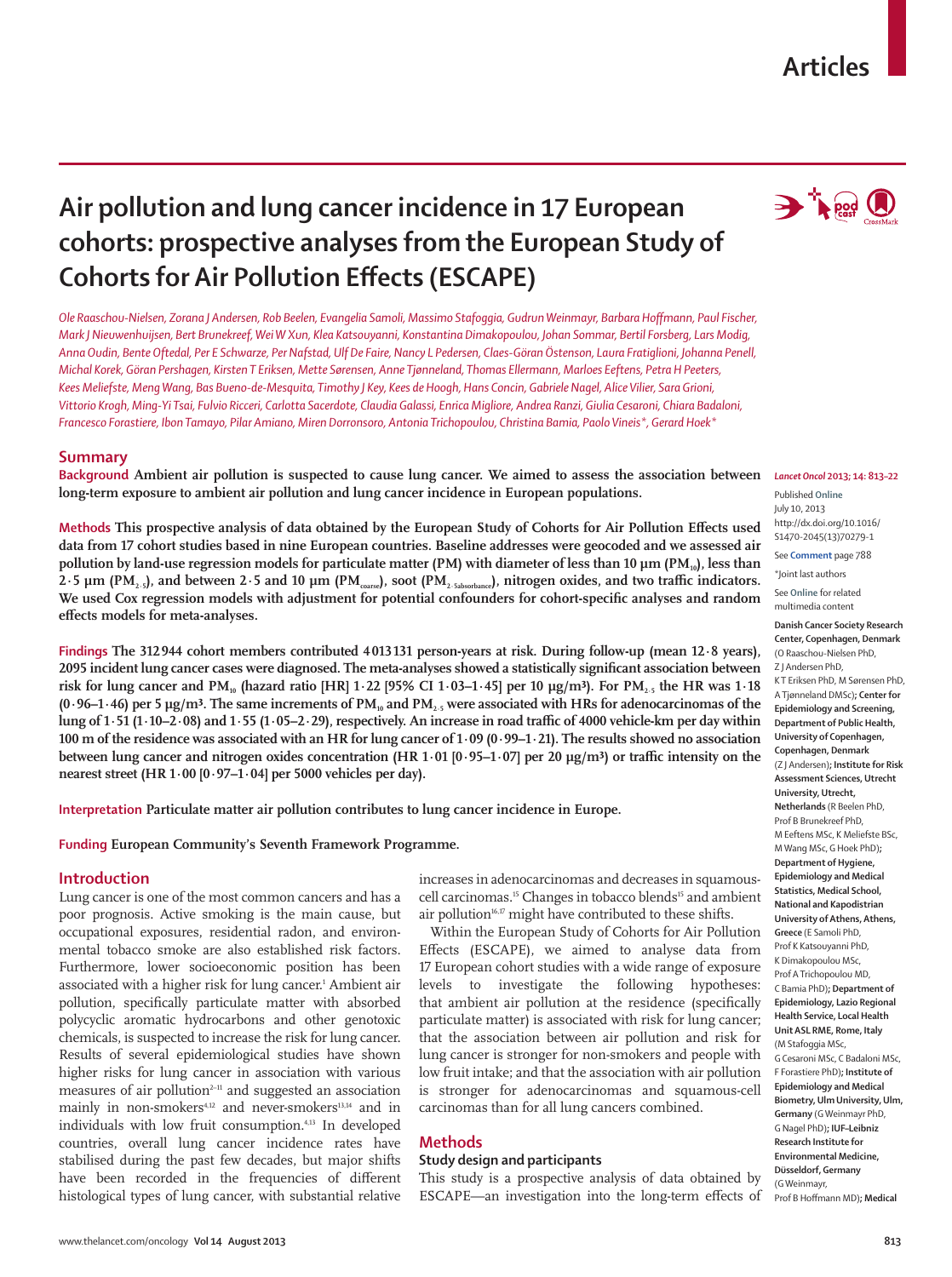**Faculty, Heinrich Heine University of Düsseldorf, Düsseldorf, Germany**  (Prof B Hoffmann); National **Institute for Public Health and the Environment, Bilthoven, Netherlands** (P Fischer MSc, B Bueno-de-Mesquita PhD)**; Center for Research in Environmental Epidemiology, Parc de Recerca Biomèdica de Barcelona, Barcelona, Spain** (M J Nieuwenhuijsen PhD)**; Julius Center for Health Sciences and Primary Care, University Medical Center Utrecht, Utrecht, Netherlands** (Prof B Brunekreef, Prof P H Peeters PhD)**; MRC-HPA Centre for Environment and Health, Department of Epidemiology and Biostatistics, Imperial College London, St Mary's Campus, London, UK** (W W Xun MPH,

exposure to air pollution on human health in Europe which included 36 European areas in which air pollution was measured, land-use regression models were developed, and cohort studies were located. The present study included 17 cohort studies, located in 12 areas, from which information about incident lung cancer cases and the most important potential confounders could be obtained, and where the resources needed for participation were available. These cohorts were in Sweden (European Prospective Investigation into Cancer and Nutrition [EPIC]-Umeå, Swedish National Study on Aging and Care in Kungsholmen [SNAC-K], Stockholm Screening Across the Lifespan Twin study and TwinGene [SALT], Stockholm 60 years old and IMPROVE study [Sixty], Stockholm Diabetes Prevention Program [SDPP]), Norway (Oslo Health Study [HUBRO]), Denmark (Diet, Cancer and Health study [DCH]), the Netherlands (EPIC-Monitoring Project on Risk Factors and Chronic Diseases in the Netherlands [MORGEN], EPIC-PROSPECT), the UK (EPIC-Oxford), Austria (Vorarlberg Health Monitoring and



*Figure 1:* **Areas where cohort members lived, measurements were taken, and land-use regression models for prediction of air pollution were developed**

NO<sub>2</sub>=nitrogen dioxide. NOx=nitrogen oxides (the sum of nitric oxide and nitrogen dioxide). PM=particulate matter.

Prevention Programme [VHM&PP]), Italy (EPIC-Varese, EPIC-Turin, Italian Studies of Respiratory Disorders in Childhood and Environment [SIDRIA]-Turin, SIDRIA-Rome), Spain (EPIC-San Sebastian), and Greece (EPIC-Athens; figure 1). The study areas were mostly large cities and the surrounding suburban or rural communities. Some of the cohorts covered large regions of the country, such as EPIC-MORGEN in the Netherlands, EPIC-Oxford in the UK, and the VHM&PP cohort in Austria. For DCH, EPIC-Oxford, VHM&PP, and EPIC-Athens, exposure to air pollution was assessed for part of the original cohort only, and only those parts were analysed (restrictions are specified in the appendix pp  $8$ ,  $11$ ,  $12$ , and  $18$ ). The use of cohort data in ESCAPE was approved by the local ethical and data protection authorities. Each cohort study followed the rules for ethics and data protection set up in the country in which they were based.

#### **Procedures**

The association between long-term exposure to air pollution and incidence of lung cancer was analysed in each cohort separately at the local centre by common standardised protocols for exposure assessment, outcome definition, confounder models, and statistical analyses. Cohort-specific effect estimates were combined by meta-analysis at the Danish Cancer Society Research Center, Copenhagen, Denmark. A pooled analysis of all cohort data was not possible due to data transfer and privacy issues.

The main outcome was all cancers of the lung; secondary analyses addressed adenocarcinomas and squamous-cell carcinomas of the lung. We included cancers located in the bronchus and the lung (International Statistical Classification of Diseases and Related Health Problems, 10th revision [ICD10] and International Classification of Diseases for Oncology, 3rd edition [ICDO3] C34·0–C34·9). We only included primary cancers (ie, not metastases). Each cancer was histologically characterised, and data for squamous-cell carcinomas (ICDO3 8050-8084; fifth digit morphology code 3) and adenocarcinomas (ICDO3 8140-8384; fifth digit morphology code 3) in particular were obtained. Lymphomas in the lung (ICDO3 morphology codes 9590/3–9729/3) were not included. The characterisation of histology was based on routine pathology; this study did not include verification of tumour histology. The cohort members were followed up for cancer incidence in national or local cancer registries, except for EPIC-Athens, in which cancer cases were identified by questionnaires and telephone interviews followed by verification of medical records, and the SIDRIA cohorts, for which hospital discharge and mortality register data were used.

# **Exposure assessment**

Air pollution concentrations at the baseline residential addresses of study participants were estimated by land-use regression models in a three-step, standardised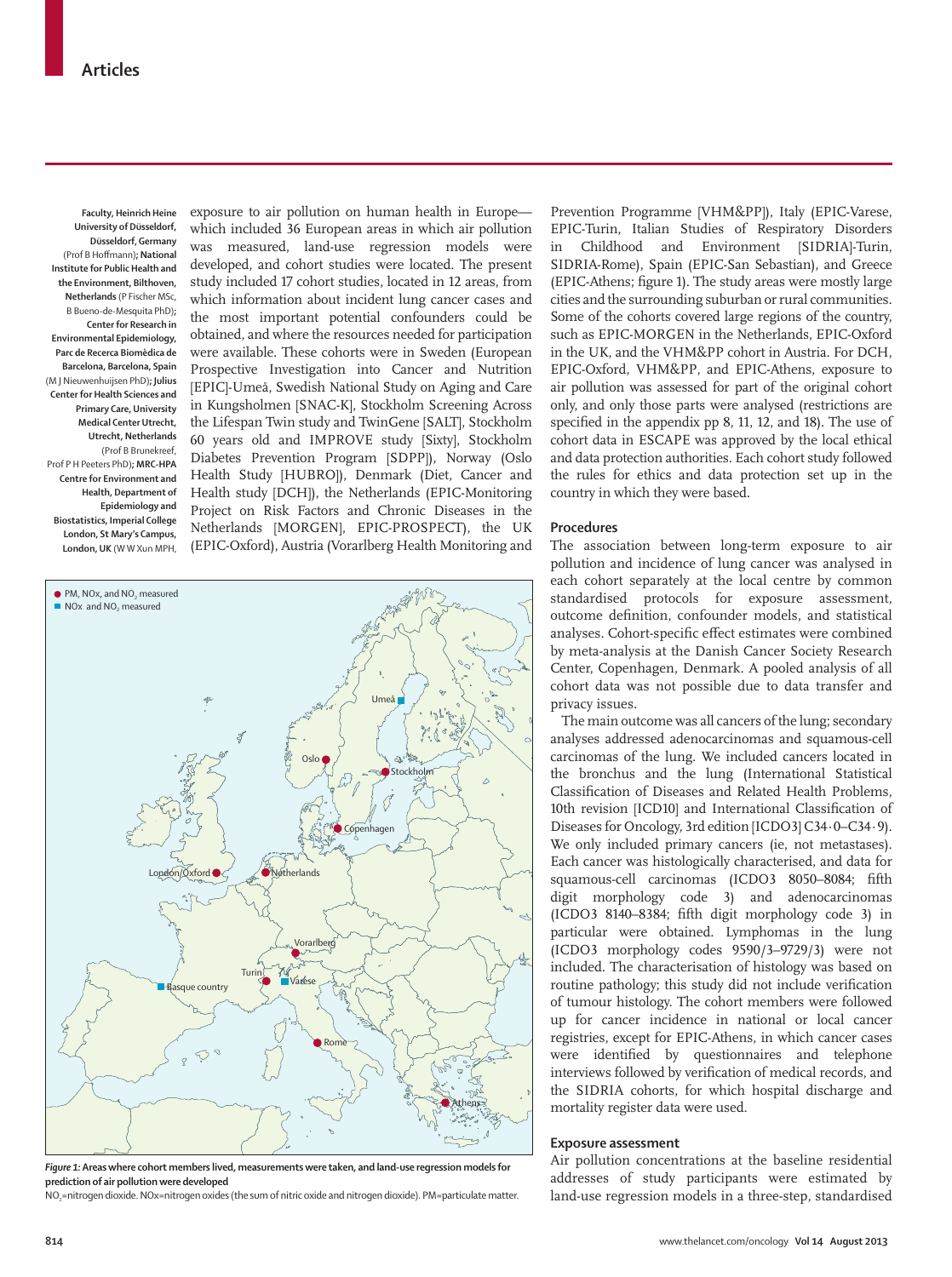procedure. First, particulate matter with an aerodynamic diameter of less than 10  $\mu$ m (PM<sub>10</sub>), particulate matter with aerodynamic diameter of less than  $2.5 \mu m$  (PM<sub>25</sub>), blackness of the  $PM_{2.5}$  exposed filter  $(PM_{2.5\text{absorbance}})$ , determined by measurement of light reflectance (a marker for soot and black carbon), nitrogen oxides (NOx), and nitrogen dioxide (NO<sub>2</sub>) were measured during different seasons at locations for each cohort population between October, 2008, and April, 2011.<sup>18,19</sup> PM<sub>coarse</sub> was calculated as the difference between  $PM_{10}$  and  $PM_{2.5}$  (ie, PM with diameter  $2.5-10 \mu m$ ). In three areas, only NO<sub>2</sub> and NO<sub>x</sub> were measured (figure 1). Second, land-use regression models were developed for each pollutant in each study area, with the yearly mean concentration as the dependent variable and an extensive list of geographical attributes as possible predictors.20,21 Generally, predictors for  $PM_{10}$ ,  $PM_{2.5}$ , NOx, and NO<sub>2</sub> were related to traffic or roads and population or building density. Variables related to industry, proximity to a port, and altitude were also predictors in some models. The models generally explained a large fraction of measured spatial variation, the *R*² from leave-one-out cross-validation usually falling between 0·60 and 0·80 (appendix p 20). Finally, the models were used to assess

K de Hoogh PhD, Prof P Vineis MPH)**; Division of Occupational and Environmental Medicine, Department of Public Health and Clinical Medicine, Umeå University, Umeå, Sweden** (J Sommar MSc, Prof B Forsberg PhD, L Modig PhD, A Oudin PhD)**; Norwegian Institute of Public Health, Oslo, Norway** (B Oftedal PhD, P E Schwarze PhD,

|                                 | <b>Total</b><br>participants | Age at<br>baseline<br>(years) | All lung<br>cancer | Adeno-<br>carcinoma* | Squamous-<br>cell<br>carcinoma* | $PM_{10}$<br>$(\mu g/m^3)$ | $PM_{coarse}$<br>$(\mu g/m^3)$ | $PM_{2.5}$<br>$(\mu g/m^3)$ | $\mathsf{PM}_{\mathsf{2}\text{-} \mathsf{Subsorbance}}$<br>$(10^{-5}/m)$ | NO <sub>2</sub><br>$(\mu q/m^3)$ | <b>NO<sub>x</sub></b><br>$(\mu g/m^3)$ | Traffic on<br>nearest<br>street<br>(vehicles per<br>day) | Traffic load on<br>major streets<br>within 100 m<br>(vehicle-km<br>per day) |
|---------------------------------|------------------------------|-------------------------------|--------------------|----------------------|---------------------------------|----------------------------|--------------------------------|-----------------------------|--------------------------------------------------------------------------|----------------------------------|----------------------------------------|----------------------------------------------------------|-----------------------------------------------------------------------------|
| EPIC-Umeå.<br>Sweden            | 22136                        | 46.0<br>(12.2)                | 69<br>(0.31%)      | 34 (0.15%)           | 18 (0.08%)                      | <b>NA</b>                  | <b>NA</b>                      | <b>NA</b>                   | <b>NA</b>                                                                | 5.2(2.5)                         | $8 - 7$<br>(5.7)                       | 845 (1530)                                               | 102(417)                                                                    |
| HUBRO, Oslo,<br>Norway          | 17640                        | 47.8<br>(15.0)                | 75<br>(0.43%)      | 25 (0.14%)           | $\ddotsc$                       | 13.5<br>(3.1)              | $4-0$<br>(2.0)                 | 8.9<br>$(1-3)$              | 1.2(0.3)                                                                 | 20.9(8.0)                        | 38.3<br>(15.5)                         | 2502 (5117)                                              | 821 (1840)                                                                  |
| SNAC-K,<br>Stockholm,<br>Sweden | 2384                         | 73.1<br>$(10-7)$              | 18<br>(0.76%)      | 13† (0.55%)          | $\ddotsc$                       | $16-4$<br>(6.0)            | 8.6<br>(4.8)                   | $8 - 0$<br>$(1-3)$          | 0.8(0.2)                                                                 | 17.5(4.9)                        | 33.5<br>(12.6)                         | 3888 (9886)                                              | 2298 (3699)                                                                 |
| SALT, Stockholm,<br>Sweden      | 4732                         | 57.9<br>(10.2)                | 29<br>(0.61%)      | 12 (0.25%)           | $\ldots$                        | 14.9<br>(3.9)              | 7.3<br>(3.0)                   | 7.3<br>$(1-3)$              | 0.6(0.2)                                                                 | 10.9(4.2)                        | 18.9<br>(9.4)                          | 1460 (3351)                                              | 587 (1623)                                                                  |
| Sixty, Stockholm,<br>Sweden     | 3813                         | $60-4$<br>(0.1)               | 38<br>$(1.00\%)$   | 22 (0.58%)           | 5(0.13%)                        | 15.0<br>(3.8)              | 7.3<br>(2.9)                   | 7.3<br>$(1-3)$              | 0.6(0.2)                                                                 | $10-7(4-2)$                      | 18.6<br>(9.4)                          | 1453 (3466)                                              | 512 (1446)                                                                  |
| SDPP, Stockholm,<br>Sweden      | 7116                         | 47.1<br>(5.0)                 | 35<br>(0.49%)      | 22 (0.31%)           | 5(0.07)                         | 13.6<br>(3.2)              | 6.3<br>(2.4)                   | 6.6<br>$(1-2)$              | 0.5(0.1)                                                                 | 8.4(1.7)                         | $14-4$<br>(3.3)                        | 861 (1621)                                               | 110 (423)                                                                   |
| DCH,<br>Copenhagen,<br>Denmark  | 37447                        | 56.8<br>(4.4)                 | 638<br>(1.70%)     | 236 (0.63%)          | 106 (0.28%)                     | $17-1$<br>(1.9)            | 5.7<br>$(1-0)$                 | 11.3<br>(0.9)               | 1.2(0.2)                                                                 | 16.3(7.0)                        | $26 - 7$<br>(18.4)                     | 2991 (7209)                                              | 1221 (2332)                                                                 |
| EPIC-MORGEN,<br>Netherlands     | 15993                        | 43.7<br>$(10-7)$              | 92<br>(0.58%)      | 32 (0.20%)           | 24 (0.15%)                      | 25.6<br>(1.7)              | 8.6<br>$(1-1)$                 | 16.9<br>(0.6)               | 1.4(0.2)                                                                 | 23.8(7.0)                        | 36.5<br>(11.8)                         | 1535 (4084)                                              | 917 (1979)                                                                  |
| EPIC-PROSPECT,<br>Netherlands   | 14630                        | 57.6<br>(6.0)                 | 112<br>(0.77%      | 43 (0.29%)           | $16(0.11\%)$                    | 25.3<br>$(1-2)$            | 8.5<br>(0.7)                   | 16.8<br>(0.5)               | 1.4(0.2)                                                                 | 26.7(4.6)                        | 39.6<br>(10.5)                         | 1020 (3433)                                              | 678 (1513)                                                                  |
| EPIC-Oxford, UK                 | 36832                        | 45.3<br>(13.6)                | 78<br>$(0.21\%)$   | 19 (0.05%)           | $9(0.02\%)$                     | $16-1$<br>(2.0)            | 6.4<br>(0.9)                   | 9.8<br>(1.1)                | 1.1(0.3)                                                                 | 24.5(8.0)                        | 40.9<br>(15.6)                         | 1381 (4345)                                              | 373 (1287)                                                                  |
| VHM&PP,<br>Vorarlberg, Austria  | 108018                       | 42.8<br>(14.9)                | 678<br>(0.63%)     | 223 (0.21%)          | 157 (0.15%)                     | $20 - 7$<br>(2.4)          | $6 - 7$<br>(0.9)               | 13.6<br>(1.2)               | 1.7(0.2)                                                                 | 19.9(5.5)                        | $40-0$<br>(9.5)                        | 1687 (3582)                                              | 294 (991)                                                                   |
| EPIC-Varese, Italy              | 9506                         | 51.6<br>(8.2)                 | 43<br>(0.45%)      | 17 (0.18%)           | 12 (0.13%)                      | NA                         | <b>NA</b>                      | NA                          | <b>NA</b>                                                                | 43.8(17.3)                       | 86.8<br>(41.9)                         | <b>NA</b>                                                | <b>NA</b>                                                                   |
| EPIC-Turin, Italy               | 7216                         | $50-4$<br>(7.6)               | 48<br>(0.67%)      | 23 (0.32%)           | $\ddotsc$                       | 46.6<br>(4.6)              | 16.6<br>(3.0)                  | $30-1$<br>(2.0)             | 3.1(0.4)                                                                 | 53.0(10.9)                       | 96.2<br>(21.5)                         | 3903 (9164)                                              | 465 (912)                                                                   |
| SIDRIA-Turin, Italy             | 4816                         | 44.0<br>(6.2)                 | 19<br>(0.39%)      | $\ddotsc$            | $\ddot{\phantom{a}}$            | 48.1<br>(4.1)              | 17.0<br>(2.5)                  | $31 - 0$<br>(1.7)           | 3.2(0.4)                                                                 | 59.8 (10.6)                      | 107.3<br>(24.3)                        | 4291 (10 202)                                            | 810 (1379)                                                                  |
| SIDRIA-Rome,<br>Italy           | 9105                         | 44.3<br>(6.0)                 | 53<br>(0.58%)      | $\ldots$             | $\ldots$                        | 36.5<br>(5.0)              | $16 - 7$<br>(3.4)              | $19-4$<br>(1.8)             | 2.7(0.5)                                                                 | 39.1(9.1)                        | 82.0<br>(23.9)                         | 2956 (6728)                                              | 1392 (2825)                                                                 |
| EPIC-San<br>Sebastian, Spain    | 7464                         | 49.4<br>(7.7)                 | 52<br>$(0.70\%)$   |                      | н.                              | <b>NA</b>                  | NA                             | <b>NA</b>                   | <b>NA</b>                                                                | 23.8(6.6)                        | 47.1<br>(12.5)                         | <b>NA</b>                                                | 673 (2614)                                                                  |
| EPIC-Athens.<br>Greece          | 4096                         | 49.0<br>$(11-7)$              | 18<br>(0.44% )     | 6(0.15%)             | $\ddotsc$                       | 45.2<br>(13.7)             | $20 - 8$<br>(2.6)              | $20-4$<br>$(2-7)$           | 2.3(0.5)                                                                 | 38.0(13.7)                       | 75.5<br>(41.0)                         | 9073 (12512)                                             | 11000<br>(15000)                                                            |

Data are n, mean (SD), and n (%). PM<sub>10</sub>=particulate matter with diameter <10 μm. PM<sub>200</sub>=particulate matter with diameter 2·5-10 μm. PM<sub>2</sub>×=particulate matter with diameter 2·5-10 μm. PM<sub>2</sub>×=particulate matter with diame NO2=nitrogen dioxide. NOx=nitrogen oxides (the sum of nitric oxide and nitrogen dioxide). EPIC=European Prospective Investigation into Cancer and Nutrition. NA=not available. HUBRO=Oslo Health Study. SNAC-K=Swedish National Study on Aging and Care in Kungsholmen. SALT=Screening Across the Lifespan Twin study and TwinGene. Sixty=Stockholm 60 years old and IMPROVE. SDPP=Stockholm Diabetes Prevention Program. DCH=Diet, Cancer and Health study. MORGEN=Monitoring Project on Risk Factors and Chronic Diseases in the Netherlands. VHM&PP=Vorarlberg Health Monitoring and Prevention Programme. SIDRIA=Italian Studies of Respiratory Disorders in Childhood and Environment. ··=No data or too few cases for the model to converge. \*Of the lung. †Contributed to results for adenocarcinomas of the lung in participants who lived at the same residence during the whole follow-up, but did not contribute to the results for all participants because the model did not converge.

*Table 1:* Participants, lung cancer cases, mean air pollution concentrations, and traffic in each cohort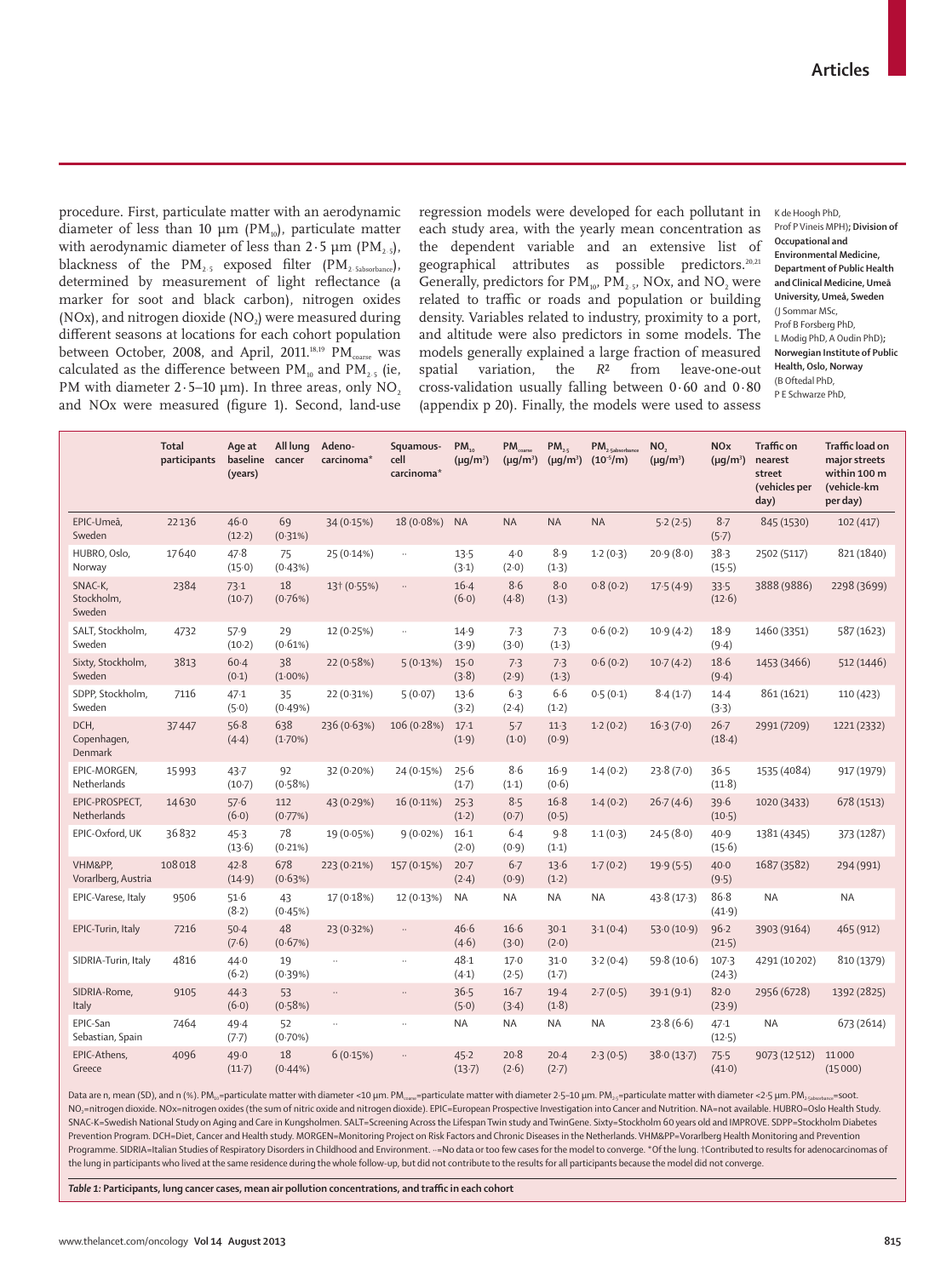Prof P Nafstad MD)**; Institute of Health and Society, University of Oslo, Oslo, Norway** (Prof P Nafstad)**; Institute of Environmental Medicine**  (Prof U De Faire PhD, J Penell PhD, M Korek MSc, Prof G Pershagen PhD)**, Department of Medical Epidemiology and Biostatistics**  (Prof N L Pedersen PhD)**, Department of Molecular Medicine and Surgery**  (Prof C-G Östenson PhD), **and Aging Research Center, Department of Neurobiology, Care Sciences and Society** 

exposure at the baseline address of each cohort member. We also collected information on two indicators of traffic at the residence: traffic intensity (vehicles per day) on the nearest street and total traffic load (vehicle-km driven per day) on all major roads within 100 m.

#### **Statistical analyses**

Proportional hazards Cox regression models were fitted for each cohort, with age as the underlying timescale. Participants were followed up for lung cancer from enrolment until the time of a lung cancer diagnosis or censoring. Participants with a cancer (except nonmelanoma skin cancer) before enrolment were excluded. Censoring was done at the time of death, a diagnosis of



*Figure 2:* **Distribution of particulate matter air pollution at participant addresses in each cohort**  $PM_{10}$  concentration (A) and PM<sub>25</sub> concentration (B) in each of the cohort studies. Pink boxes show median (central vertical line) and 25th and 75th percentiles (ends of box); lines extending from the left of each box show the concentration range from the 10th to the 25th percentile; lines extending from the right of each box show the concentration range from the 75th to the 90th percentile. The black circles show each concentration below the 10th percentile and above the 90th percentile. PM<sub>10</sub>=particulate matter with diameter <10  $\mu$ m. PM<sub>25</sub>=particulate matter with diameter <2·5 μm.

any other cancer (except non-melanoma skin cancer), emigration, disappearance, loss to follow-up for other reasons, or end of follow-up, whichever came first. For the analyses of histological subtypes of lung cancer, cases of different histological subtypes were censored.

Air pollution exposure was analysed as a linear variable in three a-priori specified confounder models. Model 1 included sex, calendar time (year of enrolment; linear), and age (time axis). Model 2 additionally adjusted for smoking status (never, former, or current), smoking intensity, square of smoking intensity, smoking duration, time since quitting smoking, environmental tobacco smoke, occupation, fruit intake, marital status, level of education, and employment status (all referring to baseline). We entered a squared term of smoking intensity because we expected a non-linear association with lung cancer. Model 3 (the main model) further adjusted for area-level socioeconomic status. A cohort was included only if information about age, sex, calendar time, smoking status, smoking intensity, and smoking duration were available.

We assessed individual characteristics as a-priori potential effect modifiers: age  $\approx 65$  years or  $\ge 65$  years), sex, level of education, smoking status, fruit intake ( $<150$  g, 150–300 g, or  $\geq$ 300 g per day). Age was analysed time dependently. For a few cohorts (HUBRO, Sixty, SDPP) for which there was information about fruit intake in categories such as "a few times per week", "daily", and "several times per day", the lowest category was analysed as less than 150 g per day, the medium category as 150–300 g per day, and the highest category as 300 g per day or greater.

We undertook several sensitivity analyses and model checks for each cohort, all with confounder model 3. First, we restricted the analyses to participants who had lived at the baseline address throughout follow-up to minimise misclassification of long-term exposure relevant to the development of lung cancer. Second, we added an indicator of extent of urbanisation to model 3. Third, we tested the linear assumption in the relation between each air pollutant and lung cancer by replacing the linear term with a natural cubic spline with three equally spaced inner knots, and compared the model fit of the linear and the spline models by the likelihood-ratio test. Fourth, to investigate if an association between air pollution and risk for lung cancer was detectable below a-priori defined thresholds, we ran models including only participants exposed to air pollution concentrations below those thresholds.

In the meta-analysis, we used random-effects models to pool the results for cohorts.<sup>22</sup> *I*<sup>2</sup> statistics<sup>23</sup> and p values for the  $\chi^2$  test from Cochran's Q were calculated to investigate the heterogeneity among cohort-specific effect estimates. Effect modification was tested by meta-analysing the pooled estimates from the different strata with the  $\chi^2$  test of heterogeneity. We assessed the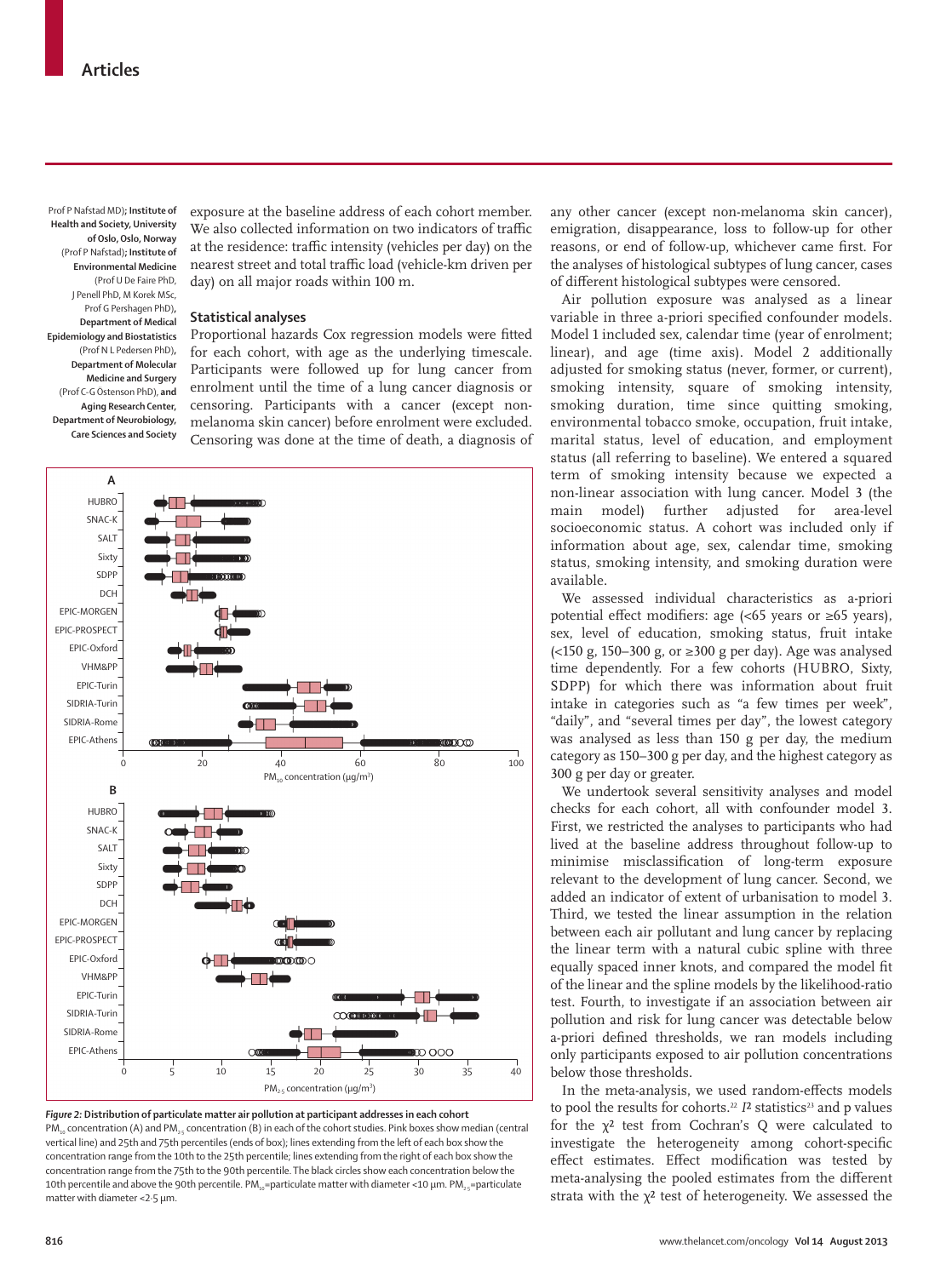(L Fratiglioni PhD)**, Karolinska Institute, Stockholm, Sweden; Department of Environmental Science, Aarhus University, Roskilde, Denmark** (T Ellermann PhD)**; Cancer Epidemiology Unit, Nuffield Department of Clinical Medicine, University of Oxford, Oxford, UK** (Prof T J Key DPhil)**; Agency for Preventive and Social Medicine, Bregenz,** 

robustness of the results by repeating the meta-analysis after exclusion of the two largest cohorts. The proportional hazards assumption of the Cox model was not violated (appendix, p 19).

We used a common STATA script for all analyses, except for spline models, which were fitted with R software. The versions of software used to analyse individual cohorts are listed in the appendix (pp 2–18).

## **Role of the funding source**

The sponsors had no role in the study design, data collection, data analysis, data interpretation, or writing of the report. Authors with access to the raw data included JS and AO (EPIC-Umeå), BO (HUBRO), JP (SNAC-K, SALT, Sixty, and SDPP), ZJA (DCH), RB (EPIC-MORGEN and EPIC-PROSPECT), WWX (EPIC-Oxford and EPIC-Varese), GW (VHM&PP), FR (EPIC-Turin), CG and EM (SIDRIA-Turin), GC (SIDRIA-Rome), IT (EPIC-San Sebastian), and KK (EPIC-Athens). The corresponding author had full access to all analysis results from each cohort and final responsibility for the decision to submit for publication.

## **Results**

The 17 cohorts in nine European countries that contributed to this study contained 312 944 cohort members and contributed 4 013 131 person-years at risk and 2095 incident lung cancer cases that developed during follow-up (average follow-up was 12·8 years). More details of each cohort, including characteristics of the participants, available variables, and their distribution are provided in the appendix (pp 2–18). Most of the cohort studies recruited participants in the 1990s (appendix, pp 2–18). The number of participants and the number of those who developed cancer varied substantially between cohorts, with the Danish (DCH) and Austrian (VHM&PP) cohorts contributing more than half the lung cancer cases (table 1). The cohort areas represented a wide range of air pollution concentrations, with three to 12 times higher mean air pollution levels in some southern European areas than in some northern European areas (table 1). The variation in exposure within study areas was substantial (figure 2; appendix pp 26–28). The mean age at enrolment in each cohort ranged from 43 to 73 years (table 1).

The meta-analysis showed an association with risk for lung cancer that was statistically significant for  $PM_{10}$ concentration (hazard ratio [HR] 1·22 [95% CI  $1.03-1.45$ ] per 10 μg/m<sup>3</sup>) in confounder model 3. For  $PM_{2.5}$  concentration, the HR was  $1.18$  (0.96-1.46) per 5  $\mu$ g/m<sup>3</sup>, and for traffic load at major roads within 100 m the HR was 1·09 (0·99–1·21) per 4000 vehicle-km per day in confounder model 3 (table 2). The results from model 1, with adjustment only for age, sex, and calendar time, showed stronger associations; the effect of adjustment was due mainly to the smoking variables. Results of models 2 and 3 showed no association between risk for lung cancer and NO<sub>2</sub>, NO<sub>x</sub>, or traffic intensity at the nearest street (table 2). Restriction to the 14 cohorts for whom estimates of exposure to particulate matter were available gave similar results for  $NO<sub>2</sub>$ (HR 1·01, 95% CI 0·94–1·09) and NOx (HR 1·03, 0·97–1·10). Figure 3 shows the HRs for each cohort from the meta-analyses for  $PM_{10}$  and  $PM_{2.5}$ . Although the HRs varied substantially across cohorts, the 95% CIs for each cohort always included the overall metaanalysis estimate, and we did not identify any significant heterogeneity between cohorts. The meta-analysis HRs

|                                             | Increase                   | <b>Number</b><br>of<br>cohorts | HR (95% CI)         |                      |                     | Measures of heterogeneity<br>between cohorts<br>(model 3) |         |
|---------------------------------------------|----------------------------|--------------------------------|---------------------|----------------------|---------------------|-----------------------------------------------------------|---------|
|                                             |                            |                                | Model 1*            | Model 2 <sup>+</sup> | Model 3‡            | $\mathbb{P}$                                              | p value |
| $PM_{10}$                                   | $10 \mu q/m^3$             | 14                             | $1.32(1.12 - 1.55)$ | $1.21(1.03-1.43)$    | $1.22(1.03-1.45)$   | 0.0%                                                      | 0.83    |
| PM <sub>2.5</sub>                           | $5 \mu q/m^3$              | 14                             | $1.34(1.09-1.65)$   | $1.17(0.95 - 1.45)$  | $1.18(0.96 - 1.46)$ | 0.0%                                                      | 0.92    |
| $PM_{\text{coarse}}$                        | $5 \mu q/m^3$              | 14                             | $1.19(0.99 - 1.42)$ | $1.08(0.89-1.31)$    | $1.09(0.88 - 1.33)$ | 33.8%                                                     | 0.11    |
| $PM_{2.5\text{absorbance}}$                 | $10^{-5}$ /m               | 14                             | $1.25(1.05 - 1.50)$ | $1.09(0.87 - 1.37)$  | $1.12(0.88 - 1.42)$ | 19.0%                                                     | 0.25    |
| NO <sub>2</sub>                             | $10 \mu q/m^3$             | 17                             | $1.07(1.00-1.14)$   | $0.99(0.93 - 1.06)$  | $0.99(0.93 - 1.06)$ | 0.0%                                                      | 0.70    |
| <b>NO<sub>X</sub></b>                       | $20 \mu q/m^3$             | 17                             | $1.08(1.02 - 1.14)$ | $1.01(0.95 - 1.06)$  | $1.01(0.95 - 1.07)$ | 0.0%                                                      | 0.62    |
| Traffic density on nearest road             | 5000 vehicles<br>per day   | 15                             | $1.02(0.98-1.06)$   | $1.00(0.97-1.04)$    | $1.00(0.97-1.04)$   | 0.0%                                                      | 0.90    |
| Traffic load on major roads<br>within 100 m | 4000 vehicle-km<br>per day | 16                             | $1.10(1.00-1.21)$   | $1.07(0.97-1.18)$    | $1.09(0.99 - 1.21)$ | 0.0%                                                      | 0.92    |

We included only participants without missing data in any of the variables included in model 3, so the datasets were identical for analyses with all three models See appendix (p 25) for numbers of participants and lung cancer cases contributing to each meta-analysis result. HR=hazard ratio. PM<sub>10</sub>=particulate matter with<br>diameter <10 um. PM<sub>1</sub>=particulate matter with diameter <2.5 diameter <10 µm. PM<sub>25</sub>=particulate matter with diameter <2·5 µm. PM<sub>coarse</sub>=particulate matter with diameter 2·5–10 µm. PM<sub>25absor</sub> NOx=nitrogen oxides (the sum of nitric oxide and nitrogen dioxide). \*Model 1: age (timescale in Cox model), sex, calendar time. †Model 2: model 1 + smoking status, smoking intensity, square of smoking intensity, smoking duration, time since quitting smoking, environmental tobacco smoke, occupation, fruit intake, marital status, education level, and employment status. ‡Model 3: model 2 + area-level socioeconomic status.

Table 2: Meta-analyses of associations between air pollutants and traffic indicators and the risk for lung cancer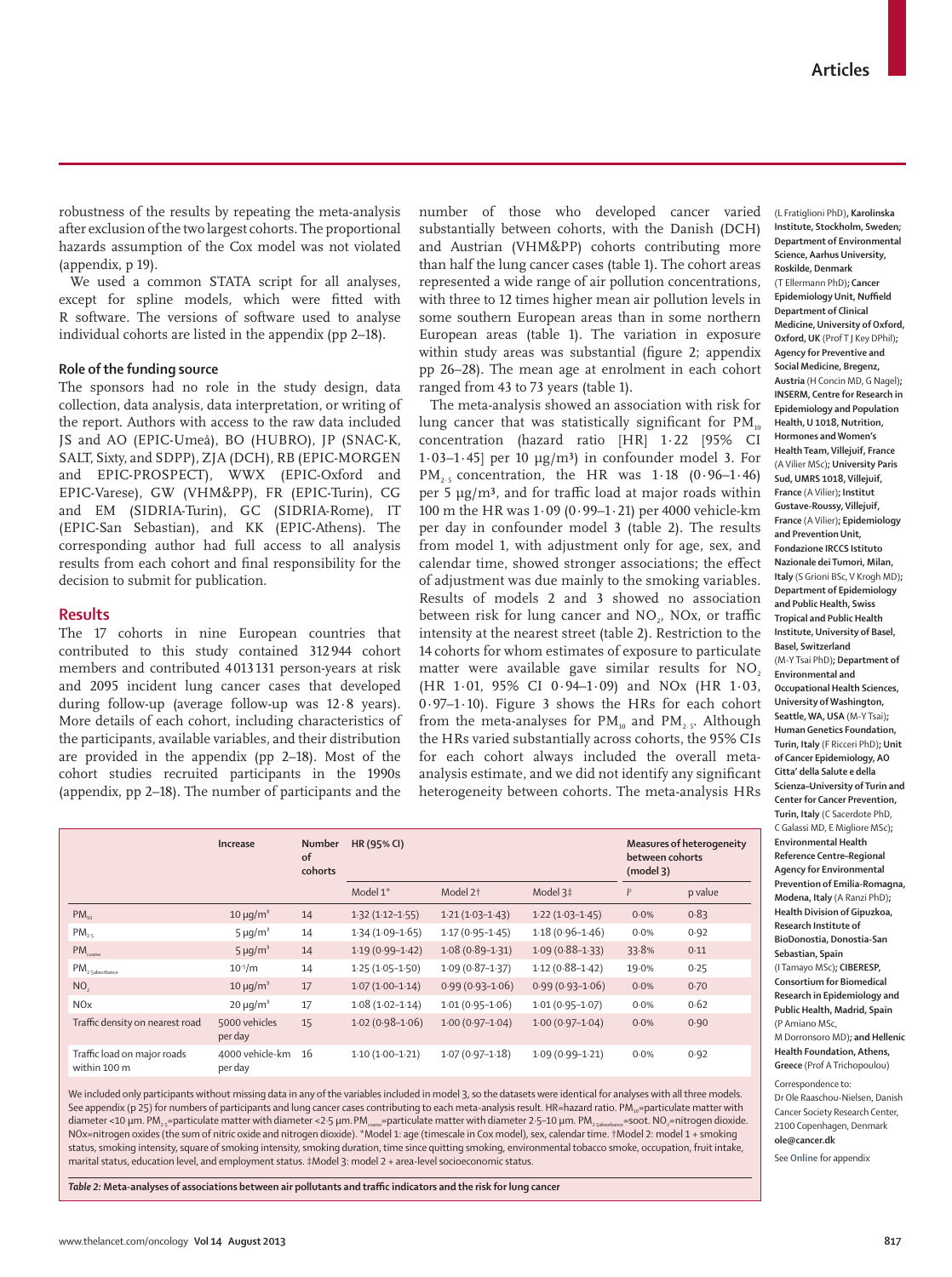

*Figure 3:* **Risk for lung cancer according to concentration of particulate matter in each cohort study** HRs for lung cancer according to PM<sub>10</sub> concentration (A) and PM<sub>25</sub> concentration (B) in each of the cohort studies, based on confounder model 3. Weights are from random effects analysis. Datapoints show HR; lines show 95% CI; boxes show the weight with which each cohort contributed to the overall HR; vertical dashed line shows overall HR. HR=hazard ratio. PM<sub>10</sub>=particulate matter with diameter <10 µm. PM<sub>25</sub>=particulate matter with diameter <2·5 μm.

> for  $PM_{10}$  and  $PM_{2.5}$  were not affected by adjustment for NO<sub>2</sub>, and the meta-analysis for  $PM_{2.5}$  was not affected by adjustment for  $PM_{\text{coarse}}$  (data not shown). Plots for the other air pollutants and the traffic indicators are presented in the appendix (pp 29–31). Table 3 shows statistically significant associations between  $PM_{10}$  and  $PM<sub>2.5</sub>$  and adenocarcinomas of the lung. Restriction to participants who had lived at the same residence throughout follow-up gave consistently stronger associations for all lung cancers combined, and for adenocarcinomas alone (table 3). The stronger associations with adenocarcinomas and for people who had not moved house were not due to selection of cohorts contributing to these results (table 3).

Squamous-cell carcinomas were not significantly associated with particulate matter air pollution.

Restriction of participants to those exposed to air pollution below several predefined thresholds for particulate matter concentrations (including below European Union air quality limit values for  $PM_{10}$ [40  $\mu$ g/m<sup>3</sup>] and PM<sub>2.5</sub> [25  $\mu$ g/m<sup>3</sup>]) provided consistently raised HRs, although the 95% CIs crossed unity (table 4). This finding is complemented by the results of the spline models (appendix p 22), showing that the association between air pollution and risk for lung cancer did not deviate significantly from linear.

We noted no clear differences between the HRs for lung cancer associated with  $PM_{10}$  and  $PM_{2.5}$  according to sex, age, level of education, smoking status, or fruit intake (appendix p 23), with widely overlapping CIs for the effect modifier levels; all the p values for interaction were 0·19 or higher. We also noted raised HRs for lung cancer in association with  $PM_{10}$  and  $PM_{2.5}$  in neversmokers (appendix p 23).

The HRs for lung cancer in association with  $PM_{10}$  and  $PM_{25}$  were virtually identical before and after exclusion of the two largest cohorts (which contributed most of the lung cancer cases; appendix p 24). Adjustment for extent of urbanisation, which could be done in seven cohorts, led to a small change in the HR for  $PM_{10}$ , which was, however, due almost entirely to selection of contributing cohorts and not to adjustment for urbanisation per se (appendix p 24).

With decreasing air pollution concentrations and contrasts over time, risk estimates based on recent contrast might be too high. We investigated this by back-extrapolating contrast in two cohorts with long-term  $PM_{2.5}$  monitoring, and in seven cohorts with long-term  $PM_{10}$  monitoring. Results were identical for  $PM_{2.5}$  and only slightly lower for  $PM_{10}$  when using the back-extrapolated contrasts (appendix p 19).

# **Discussion**

This analysis of 17 European cohort studies shows associations between residential exposure to particulate matter air pollution at enrolment and the risk for lung cancer. The associations were stronger for adenocarcinomas of the lung and in participants who lived at their enrolment address throughout follow-up.

The strengths of our study include the use of 17 cohort studies in several locations in Europe with very different air pollution exposure levels and also the use of standardised protocols for exposure assessment and data analysis. A comprehensive set of pollutants was assessed, by contrast with many previous studies; few European studies have assessed particulate matter air pollution (panel). Individual exposure assessment was based on actual measurements made in the development of land-use regression models for the detection of withinarea contrasts. The study benefits from standardised exposure assessment, a large number of participants,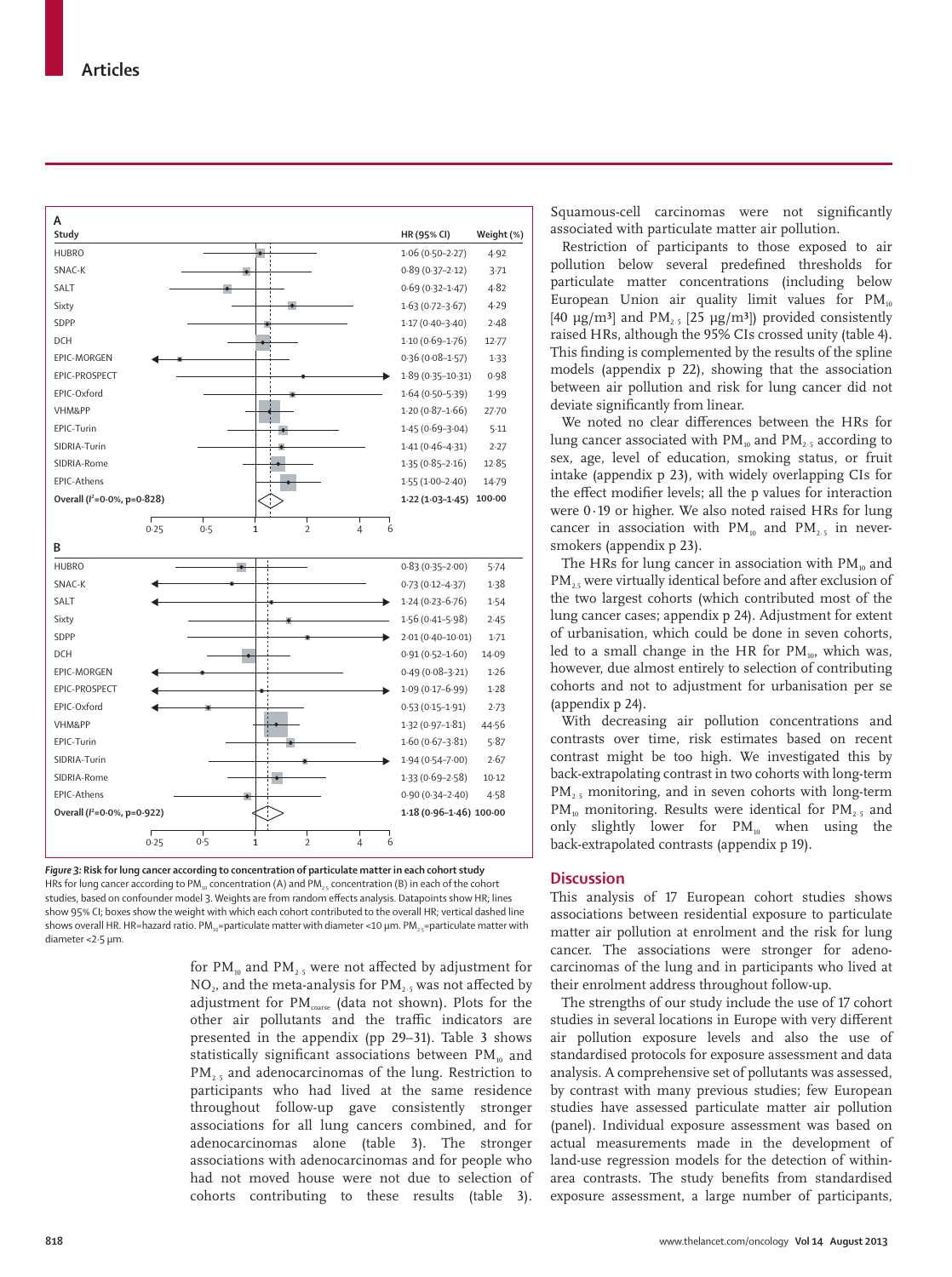|                                           | Number of cohorts | HR (95% CI) for histological cancer<br>subtype analysis |                     | HR (95% CI) for standard analysis* |                     |  |
|-------------------------------------------|-------------------|---------------------------------------------------------|---------------------|------------------------------------|---------------------|--|
|                                           |                   | $PM_{10}$                                               | $PM_{2.5}$          | $PM_{10}$                          | $PM_{2.5}$          |  |
| All participants                          |                   |                                                         |                     |                                    |                     |  |
| All lung cancers                          | 14 <sup>†</sup>   | $1.22(1.03 - 1.45)$                                     | $1.18(0.96 - 1.46)$ | $1.22(1.03-1.45)$                  | $1.18(0.96 - 1.46)$ |  |
| Adenocarcinomas                           | 11 <sup>†</sup>   | $1.51(1.10-2.08)$                                       | $1.55(1.05 - 2.29)$ | $1.22(1.01-1.47)$                  | $1.16(0.92 - 1.45)$ |  |
| Squamous-cell carcinomas                  | 75                | $0.84(0.50-1.40)$                                       | $1.46(0.43 - 4.90)$ | $1.19(0.94 - 1.51)$                | $1.18(0.91 - 1.52)$ |  |
| Participants who did not change residence |                   |                                                         |                     |                                    |                     |  |
| All lung cancers                          | 10 <sup>4</sup>   | $1.48(1.16-1.88)$                                       | $1.33(0.98 - 1.80)$ | $1.22(1.02 - 1.46)$                | $1.20(0.96 - 1.51)$ |  |
| Adenocarcinomas                           | $8$               | $2.27(1.32-3.91)$                                       | $1.65(0.93 - 2.95)$ | $1.19(0.98 - 1.45)$                | $1.17(0.92 - 1.49)$ |  |
| Squamous-cell carcinomas                  | $3***$            | $0.64(0.28 - 1.48)$                                     | $0.65(0.16-2.57)$   | $1.21(0.94 - 1.55)$                | $1.22(0.93 - 1.60)$ |  |

Meta-analysis results based on confounder model 3. See appendix (p 25) for numbers of participants and lung cancer cases contributing to each meta-analysis result. HRs are per 10 μg/m<sup>3</sup> of PM<sub>10</sub> and per 5 μg/m<sup>3</sup> of PM<sub>25</sub>. HR=hazard ratio. PM<sub>10</sub>=particulate matter with diameter <10 μm. PM<sub>25</sub>=particulate matter with diameter <2·5 μm. \*Standard analysis, disregarding histological cancer subtype (ie, with all lung cancers as the endpoint and including all participants in the same cohorts as used in the histological cancer subtype analysis). †HUBRO, SNAC-K, SALT, Sixty, SDPP, DCH, EPIC-MORGEN, EPIC-PROSPECT, EPIC-Oxford, VHM&PP, EPIC-Turin, SIDRIA-Turin, SIDRIA-Rome, EPIC-Athens. ‡HUBRO, SALT, Sixty, SDPP, DCH, EPIC-MORGEN, EPIC-PROSPECT, EPIC-Oxford, VHM&PP, EPIC-Turin, EPIC-Athens. §Sixty, SDPP, DCH, EPIC-MORGEN, EPIC-PROSPECT, EPIC-Oxford, VHM&PP. ¶HUBRO, SNAC-K, SALT, Sixty, SDPP, DCH, VHM&PP, SIDRIA-Turin, SIDRIA-Rome, EPIC-Athens. ||HUBRO, SNAC-K, SALT, Sixty, SDPP, DCH, VHM&PP, EPIC-Athens. \*\*Sixty, DCH, VHM&PP.

Table 3: Associations between PM<sub>10</sub> and PM<sub>12</sub> and risk for lung cancer for all participants and those who did not change residence during follow-up, **according to histological cancer subtype**

information about potential confounders, and a virtually complete follow-up. Only one cohort (EPIC-Athens) used active follow-up with a loss of follow-up information for 335  $(6.5%)$  of the participants; the other cohorts reported complete follow-up by use of registries and administrative systems. The loss of follow-up in the Athens cohort is slight and we see no reason why it should be related to concentrations of air pollution, which could imply risk for bias.

Most results from previous cohort studies of ambient particulate matter air pollution and lung cancer incidence or mortality in general populations showed associations that were statistically significant or of borderline significance,  $2,5-9,11,26,27$  whereas two studies reported no such association.<sup>13,28</sup> The present study, one of the largest of its kind with 2095 lung cancer cases, estimated an HR of 1·40 (95% CI 0·92–2·13) per 10  $\mu$ g/m<sup>3</sup> of PM<sub>2·5</sub> (equivalent to HR 1·18,  $0.96-1.46$  per 5  $\mu$ g/m<sup>3</sup>), which is similar to the Harvard Six Cities study<sup>8</sup> estimate in a US cohort (351 cases) of  $1.37 (1.07 - 1.75)$  per 10  $\mu$ g/m<sup>3</sup> and that from a Canadian study (HR 1.29,  $0.95-1.76$ ; 2390 cases),<sup>29</sup> but higher than the estimate from an American Cancer Society study (HR  $1.14$   $1.04$ – $1.23$ ),<sup>2</sup> and from studies in the Netherlands (HR 0.81, 0.63-1.04; 1940 cases),<sup>13</sup> Japan (HR 1.24, 1.12–1.37; 518 cases),<sup>5</sup> China (HR 1.03,  $1.00-1.07$ ; 624 cases), and Italy (HR  $1.05$ ,  $1.01-1.10$ ; 12 208 cases).<sup>11</sup> The CIs of these estimates, however, overlap with ours, so the differences could be due to random variation. Previously estimated associations with PM<sub>10</sub> differ more widely than those with PM<sub>2·5</sub>. Our estimated HR of 1.22 per 10  $\mu$ g/m<sup>3</sup> of PM<sub>10</sub> (1.03–1.45) is in line with that of a recent study in New Zealand  $(HR 1.15, 1.04–1.26; 1686 cases),$ <sup>7</sup> higher than that in a previous European study (HR 0·91, 0·70–1·18;

|                | Number of<br>cohorts | HR (95% CI) for threshold<br>analyses | HR (95% CI) for standard<br>analysest |
|----------------|----------------------|---------------------------------------|---------------------------------------|
| $PM_{10}$      |                      |                                       |                                       |
| $15 \mu g/m3$  | 5 <sup>‡</sup>       | $1.34(0.51-3.52)$                     | $1.21(0.87 - 1.68)$                   |
| $20 \mu g/m3$  | 86                   | $1.31(0.94 - 1.82)$                   | $1.13(0.92 - 1.40)$                   |
| $25 \mu q/m^3$ | 10 <sup>q</sup>      | $1.17(0.93 - 1.47)$                   | $1.12(0.91-1.38)$                     |
| $30 \mu q/m3$  | 10 <sup>q</sup>      | $1.13(0.92 - 1.40)$                   | $1.12(0.91 - 1.38)$                   |
| $35 \mu g/m3$  | 11                   | $1.11(0.90 - 1.37)$                   | $1.15(0.95 - 1.39)$                   |
| $40 \mu q/m3$  | $12***$              | $1.13(0.92 - 1.39)$                   | $1.17(0.97 - 1.41)$                   |
| No threshold   | 14 (all) † †         | $1.22(1.03 - 1.45)$                   | $1.22(1.03 - 1.45)$                   |
| $PM_{2.5}$     |                      |                                       |                                       |
| $10 \mu g/m3$  | $6 + 1$              | $1.20(0.55 - 2.66)$                   | $0.97(0.63 - 1.49)$                   |
| $15 \mu q/m^3$ | 855                  | $1.11(0.85 - 1.45)$                   | $1.15(0.90 - 1.47)$                   |
| $20 \mu q/m^3$ | $11\P\P$             | $1.14(0.90 - 1.45)$                   | $1.16(0.92 - 1.45)$                   |
| $25 \mu q/m^3$ | $11\P$               | $1.13(0.90 - 1.43)$                   | $1.16(0.92 - 1.45)$                   |
| No threshold   | 14 (all) + +         | $1.18(0.96 - 1.46)$                   | $1.18(0.96 - 1.46)$                   |

Meta-analysis results based on confounder model 3. See appendix (p 25) for numbers of participants and lung cancer cases contributing to each meta-analysis result. HRs are per 10  $\mu$ g/m<sup>3</sup> of PM<sub>10</sub> and per 5  $\mu$ g/m<sup>3</sup> of PM<sub>25</sub>. HR=hazard ratio. PM10=particulate matter with diameter <10 μm. PM2·5=particulate matter with diameter <2·5 μm. \*Participants living at addresses (at baseline) with air pollution above these thresholds were excluded from the analysis. †Standard analysis, disregarding thresholds (ie, including all participants in the same cohorts as used in the threshold analysis). ‡HUBRO, Sixty, SDPP, DCH, EPIC-Oxford. §HUBRO, SNAC-K, SALT, Sixty, SDPP, DCH, EPIC-Oxford, VHM&PP. ¶HUBRO, SNAC-K, SALT, Sixty, SDPP, DCH, EPIC-MORGEN, EPIC-PROSPECT, EPIC-Oxford, VHM&PP. ||HUBRO, SNAC-K, SALT, Sixty, SDPP, DCH, EPIC-MORGEN, EPIC-PROSPECT, EPIC-Oxford, VHM&PP, SIDRIA-Rome. \*\*HUBRO, SNAC-K, SALT, Sixty, SDPP, DCH, EPIC-MORGEN, EPIC-PROSPECT, EPIC-Oxford, VHM&PP, EPIC-Turin, SIDRIA-Rome. ††HUBRO, SNAC-K, SALT, Sixty, SDPP, DCH, EPIC-MORGEN, EPIC-PROSPECT, EPIC-Oxford, VHM&PP, EPIC-Turin, SIDRIA-Turin, SIDRIA-Rome, EPIC-Athens. ‡‡SNAC-K, SALT, Sixty, SDPP, DCH, EPIC-Oxford. §§HUBRO, SNAC-K, SALT, Sixty, SDPP, DCH, EPIC-Oxford, VHM&PP. ¶¶HUBRO, SNAC-K, SALT, Sixty, SDPP, DCH, EPIC-MORGEN, EPIC-PROSPECT, EPIC-Oxford, VHM&PP, SIDRIA-Rome.

Table 4: Associations between PM<sub>10</sub> and PM<sub>25</sub> and risk for lung cancer, according to air pollution thresholds<sup>\*</sup>

 $271$  cases),<sup>28</sup> and lower than those in studies in the USA (HR 5 $\cdot$ 21, 1 $\cdot$ 94–13 $\cdot$ 99; 36 cases) per 24  $\mu$ g/m<sup>3</sup> PM<sub>10</sub><sup>26</sup> and Germany (HR 1·84, 1·23–2·74; 41 cases) per 7 μg/m<sup>3</sup> PM<sub>10</sub>.<sup>9</sup> In most of the previous studies, exposure was monitored at a central site; few estimated exposure at individual addresses, as was done in our study.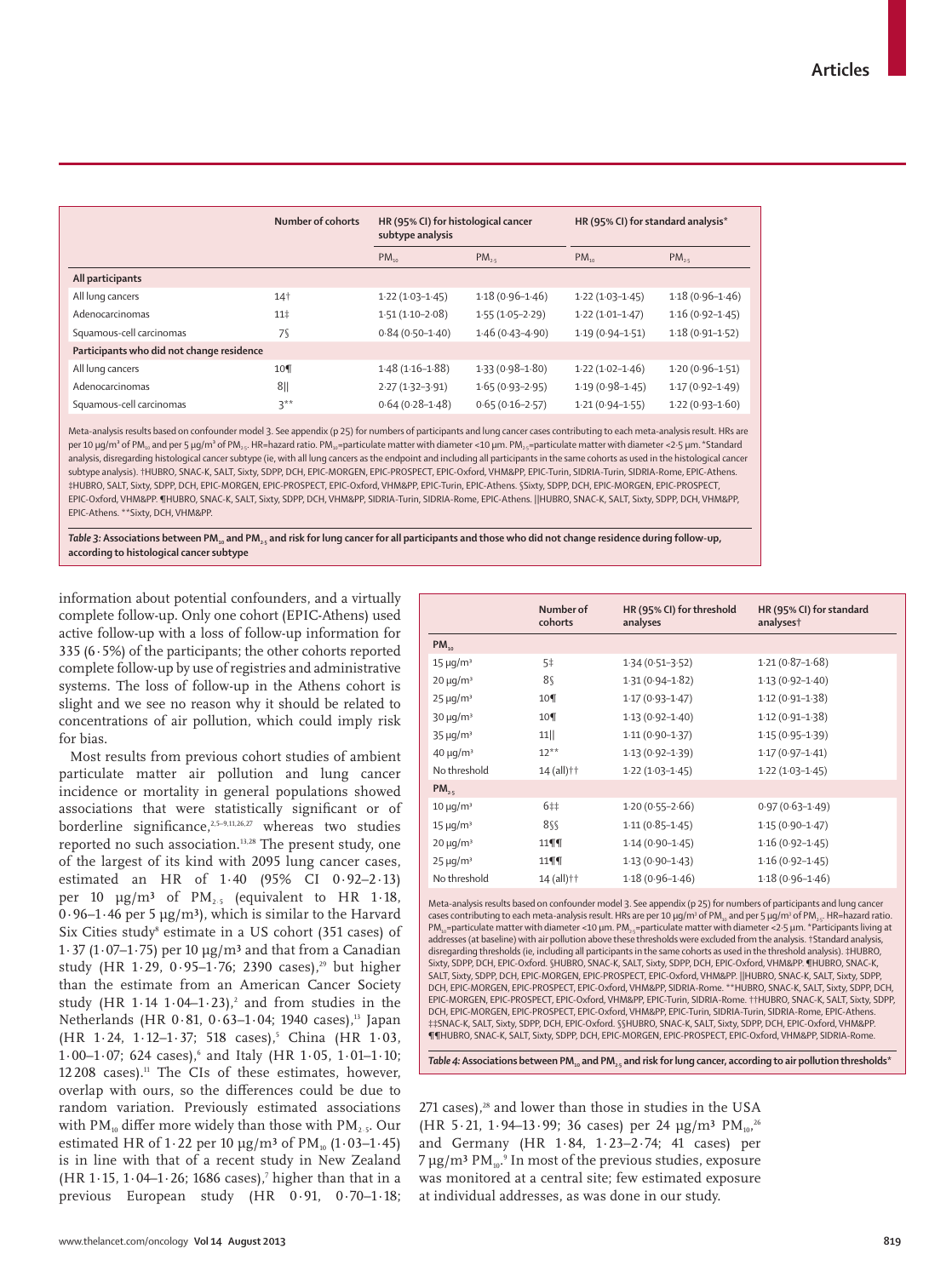#### *Panel:* **Research in context**

#### **Systematic review**

We reviewed the scientific literature up to May, 2007, when our grant proposal was submitted to the European Union. We searched the PubMed and Embase databases for articles and reviews published in English with the search terms "air pollution and lung cancer" and "ambient air and lung cancer". A brief description of the findings of our scientific literature review was part of the study proposal. Two published reviews from the period immediately before 2007 were used as a basis of our scientific literature review.<sup>24,25</sup> At the time of the inception of our study, some studies had already provided evidence for an association between air pollution and lung cancer risk, but they had limitations: small size of some of the cohort studies; poor retrospective exposure assessment; absence of or limited information about potential confounders; and mortality used instead of lung cancer incidence as outcome.

#### **Interpretation**

Our study supports the role of ambient particulate matter air pollution in the development of lung cancer even at concentrations below current European Union limit values. Our study overcomes several limitations of previous studies, having a large sample size, broad European coverage, retrospective exposure assessment, adjustment for a wide range of potential confounders, and incident lung cancer as the outcome. Particulate matter air pollution is ubiquitous, and on the basis of our results, further reductions in particulate matter air pollution can be expected to reduce the number of lung cancer cases in Europe.

Of the four major histological subtypes of lung cancer, adenocarcinoma is the only one that also develops in a substantial number of non-smokers,<sup>30</sup> so this subgroup is useful to assess for causes other than smoking, compared with, for example, patients with squamous-cell carcinomas. Such causes might include two groups of carcinogenic air pollutants: polycyclic aromatic hydrocarbons and N-nitroso compounds such as nitrosamines. Dissemination of low-tar filter cigarettes has been hypothesised as a cause of the relative increases in incidence rates of adenocarcinomas and decrease in squamous-cell carcinomas of the lung in the USA because the smoke has a lower content of polycyclic aromatic hydrocarbons, which are thought to be associated with squamous-cell carcinoma, and a higher content of nitrates and toxic agents formed from NOx such as nitrosamines, which are associated with adenocarcinomas.15,16 Studies of time trends and geographical correlations have suggested that ambient air pollution might also have affected the incidence of adenocarcinomas,16,17 whereas one study suggested an association between air pollution and squamous-cell carcinomas of the lung.14 The present study showed associations between air pollution and adenocarcinomas of the lung, but not squamous-cell carcinomas. This result suggests that air pollution with nitrates and toxic agents formed from NOx such as nitrosamines might be more important for risk for lung cancer than polycyclic aromatic hydrocarbons in the air. The concentration of polycyclic aromatic hydrocarbons in the air has decreased substantially in many cities in developed countries throughout the past three to four decades.<sup>31</sup>

Our study has some limitations. The effects of single air pollutants are difficult to disentangle in an epidemiological study because pollutants are part of complex mixtures; however, it seems likely that particulate matter is the most important component for cancer risk. In agreement with this notion, diesel engine exhaust was recently classified as a human carcinogen by the International Agency for Research on Cancer.<sup>32</sup> Ambient air pollution contains several known carcinogens and particulate matter with absorbed polycyclic aromatic hydrocarbons, transition metals, and other substances is capable of causing oxidative stress, inflammation, and direct and indirect genotoxicity.33,34 Associations with particulate matter rather than with NOx thus seem to be plausible.

We used land-use regression models to estimate exposure at the baseline address; however, even the best exposure models incorporate some degree of misclassification. Any misclassification is expected to be non-differential and consequently not to create artificial associations. The uncertainty of the estimated exposure, however, is expected to affect the precision of the estimated HRs (appendix, pp 19). We used data on air pollution for 2008–11 in the development of our land-use regression models but applied them to addresses of participants at baseline (mainly 10–15 years earlier). Results of recent research in Rome, the Netherlands, and Vancouver showed that the spatial distribution of air pollution is stable over 10-year periods,<sup>35</sup> another study showed high correlations between traffic intensities in 1986 and 1996 on Dutch streets,<sup>36</sup> and finally, spatial models for black smoke in the UK provided reasonable predictions, even going back to the 1960s.<sup>37</sup> In our study, exposure was assessed at the enrolment address; relocation during follow-up might have led to misclassification of the exposure relevant to later development of lung cancer. Our results show stronger associations between air pollution and the risk for lung cancer in people who lived at the same address throughout follow-up. The latency for lung cancer can be several decades;<sup>38</sup> our results suggest that more recent exposure to air pollution is also important in the development of lung cancer.

The cohort-specific analyses consistently identified smoking-related variables as the most important confounders, in accordance with the fact that smoking is the most important risk factor for lung cancer. Information about smoking variables was available for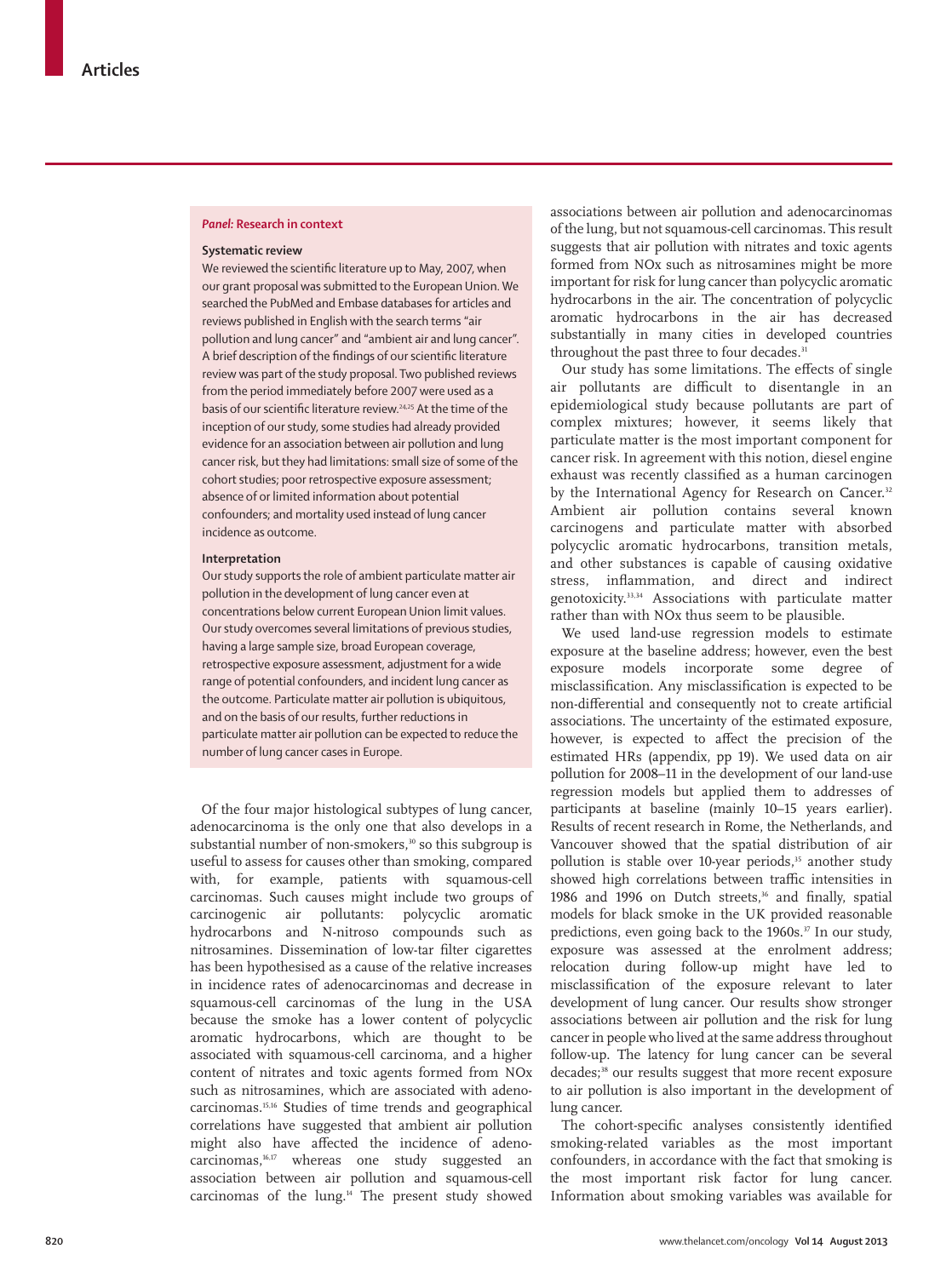all the cohorts, and we would expect only weak confounding, if any, from exposure to environmental tobacco smoke and the other variables listed in the appendix (p 21). Radon in the residence is an additional potential confounder, but information about radon was not available for any cohort. Radon is probably inversely associated with air pollution concentrations, because radon concentrations are generally low in apartments, which are common in city areas with higher air pollution concentrations. Thus, if confounding by residential radon occurred, we would expect it to lower the HRs for lung cancer in association with air pollution. Although we adjusted thoroughly for smoking in all cohorts, we cannot rule out potential residual confounding, because data for smoking were obtained at enrolment, and we did not account for changes in smoking habits during follow-up. The association was, however, mainly with adenocarcinoma. If residual confounding had occurred, squamous-cell carcinomas should also have been associated with air pollution.

Data for previous lung disease were not obtained, which is a potential weakness of our study because previous lung disease might be associated with both air pollution concentrations and the risk for lung cancer.

The HRs for lung cancer were similar with and without restriction to participants below most of the predefined threshold values, suggesting that exposure of populations to particulate matter air pollution even at concentrations below the existing European Union air quality limit values for  $PM_{10}$  (40  $\mu$ g/m<sup>3</sup>) and  $PM_{2.5}$  (25  $\mu$ g/m<sup>3</sup>) might increase the risk for lung cancer. How widely the overall risk estimates from this meta-analysis can be generalised to all European populations is uncertain, but the absence of significant heterogeneity among the HRs obtained for the single cohorts suggests that the overall estimate can be generalised.

In conclusion, this very large multicentre study shows an association between exposure to particulate matter air pollution and the incidence of lung cancer, in particular adenocarcinoma, in Europe, adding substantially to the weight of the epidemiological evidence.

#### **Contributors**

OR-N contributed to design, exposure assessment, and interpretation and drafted the manuscript; ZJA contributed to design, the statistical script, and data analyses; RB and KD contributed to design, exposure assessment, the statistical script, and data analyses; ES and MSt contributed to the statistical script; GW contributed to the statistical script and data analyses; BH contributed to the statistical script; PF, MJN, LM, MK, KTE, TE, ME, KM, MW, KdH, M-YT, AR, and CBad contributed to exposure assessment; BB, KK, and PV contributed to design; WWX contributed to design and data analyses; JS, AO, BO, JP, MSø, AV, FR, EM, and IT contributed to data analyses; BF, PES, PN, UDF, NLP, C-GÖ, LF, GP, ATj, PHP, BB-d-M, TJK, HC, GN, SG, VK, CS, FF, PA, MD, and ATr provided local cohort data; CG and GC contributed to exposure assessment and data analyses; GH contributed to design, exposure assessment, and the statistical script. All authors contributed to critical reading of and comments about the manuscript and interpretation of data, and approved the final draft.

#### **Confl icts of interest**

We declare that we have no conflicts of interest.

#### **Acknowledgments**

This study was funded by the European Community's Seventh Framework Programme (FP7/2007–2011) under grant agreement number 211250.

#### **References**

- Spitz MR, Wu X, Wilkinson A, Wei Q. Cancer of the lung. In: Schottenfeld D, Fraumeni JF Jr, eds. Cancer epidemiology and prevention, 3rd edn. Oxford: Oxford University Press, 2006: 638–58.
- 2 Pope III CA, Burnett RT, Thun MJ, et al. Lung cancer, cardiopulmonary mortality, and long-term exposure to fine<br>particulate air pollution. *JAMA* 2002; **287:** 1132–41.
- 3 Nafstad P, Haheim LL, Oftedal B, et al. Lung cancer and air pollution: a 27 year follow up of 16 209 Norwegian men. *Thorax* 2003; **58:** 1071–76.
- 4 Raaschou-Nielsen O, Andersen ZJ, Hvidberg M, et al. Lung cancer incidence and long-term exposure to air pollution from traffic. *Environ Health Perspect* 2011; **119:** 860–65.
- Katanoda K, Sobue T, Satoh H, et al. An association between longterm exposure to ambient air pollution and mortality from lung cancer and respiratory diseases in Japan. *J Epidemiol* 2011; **21:** 132–43.
- 6 Cao J, Yang C, Li J, et al. Association between long-term exposure to outdoor air pollution and mortality in China: a cohort study. *J Hazard Mater* 2011; **186:** 1594–600.
- 7 Hales S, Blakely T, Woodward A. Air pollution and mortality in New Zealand: cohort study. *J Epidemiol Community Health* 2012; **66:** 468–73.
- 8 Lepeule J, Laden F, Dockery D, Schwartz J. Chronic exposure to fine particles and mortality: an extended follow-up of the Harvard Six Cities study from 1974 to 2009. *Environ Health Perspect* 2012; **120:** 965–70.
- 9 Heinrich J, Thiering E, Rzehak P, et al. Long-term exposure to  $NO<sub>2</sub>$  and  $PM<sub>10</sub>$  and all-cause and cause-specific mortality in a prospective cohort of women. *Occup Environ Med* 2012; **70:** 179–86.
- 10 Yorifuji T, Kashima S, Tsuda T, et al. Long-term exposure to traffic-related air pollution and the risk of death from hemorrhagic stroke and lung cancer in Shizuoka, Japan. *Sci Total Environ* 2013; **443:** 397–402.
- 11 Cesaroni G, Badaloni C, Gariazzo C, et al. Long-term exposure to urban air pollution and mortality in a cohort of more than a million adults in Rome. *Environ Health Perspect* 2013; **121:** 324–31.
- 12 Yorifuji T, Kashima S, Tsuda T, et al. Long-term exposure to traffic-related air pollution and mortality in Shizuoka, Japan. *Occup Environ Med* 2010; **67:** 111–17.
- 13 Beelen R, Hoek G, van den Brandt PA, et al. Long-term exposure to traffic-related air pollution and lung cancer risk. *Epidemiology* 2008; **19:** 702–10.
- 14 Raaschou-Nielsen O, Bak H, Sorensen M, et al. Air pollution from traffic and risk for lung cancer in three Danish cohorts. *Cancer Epidemiol Biomarkers Prev* 2010; **19:** 1284–91.
- Gabrielson E. Worldwide trends in lung cancer pathology. *Respirology* 2006; **11:** 533–38.
- 16 Chen F, Cole P, Bina WF. Time trend and geographic patterns of lung adenocarcinoma in the United States, 1973–2002. *Cancer Epidemiol Biomarkers Prev* 2007; **16:** 2724–29.
- 17 Chen F, Jackson H, Bina WF. Lung adenocarcinoma incidence rates and their relation to motor vehicle density. *Cancer Epidemiol Biomarkers Prev* 2009; **18:** 760–64.
- Cyrys J, Eeftens M, Heinrich J, et al. Variation of NO<sub>2</sub> and NO<sub>x</sub> concentrations between and within 36 European study areas: results from the ESCAPE study. *Atmos Environ* 2012; **62:** 374–90.
- 19 Eeftens M, Tsai M-Y, Ampe C, et al. Spatial variation of PM2.5, PM10 and PM2.5 absorbance and PM coarse concentrations between and within 20 European study areas and the relationship with  $NO<sub>2</sub>$ results of the ESCAPE project. *Atmos Environ* 2012; **62:** 303–17.
- 20 Eeftens M, Beelen R, de Hoogh K, et al. Development of land use regression models for PM(2.5), PM(2.5) absorbance, PM(10) and PM(coarse) in 20 European study areas; results of the ESCAPE project. *Environ Sci Technol* 2012; **46:** 11195–205.
- Beelen R, Hoek G, Vienneau D, et al. Development of NO<sub>2</sub> and NO<sub>x</sub> land use regression models for estimating air pollution exposure in 36 study areas in Europe—the ESCAPE project. *Atmos Environ* 2013; **72:** 10–23.